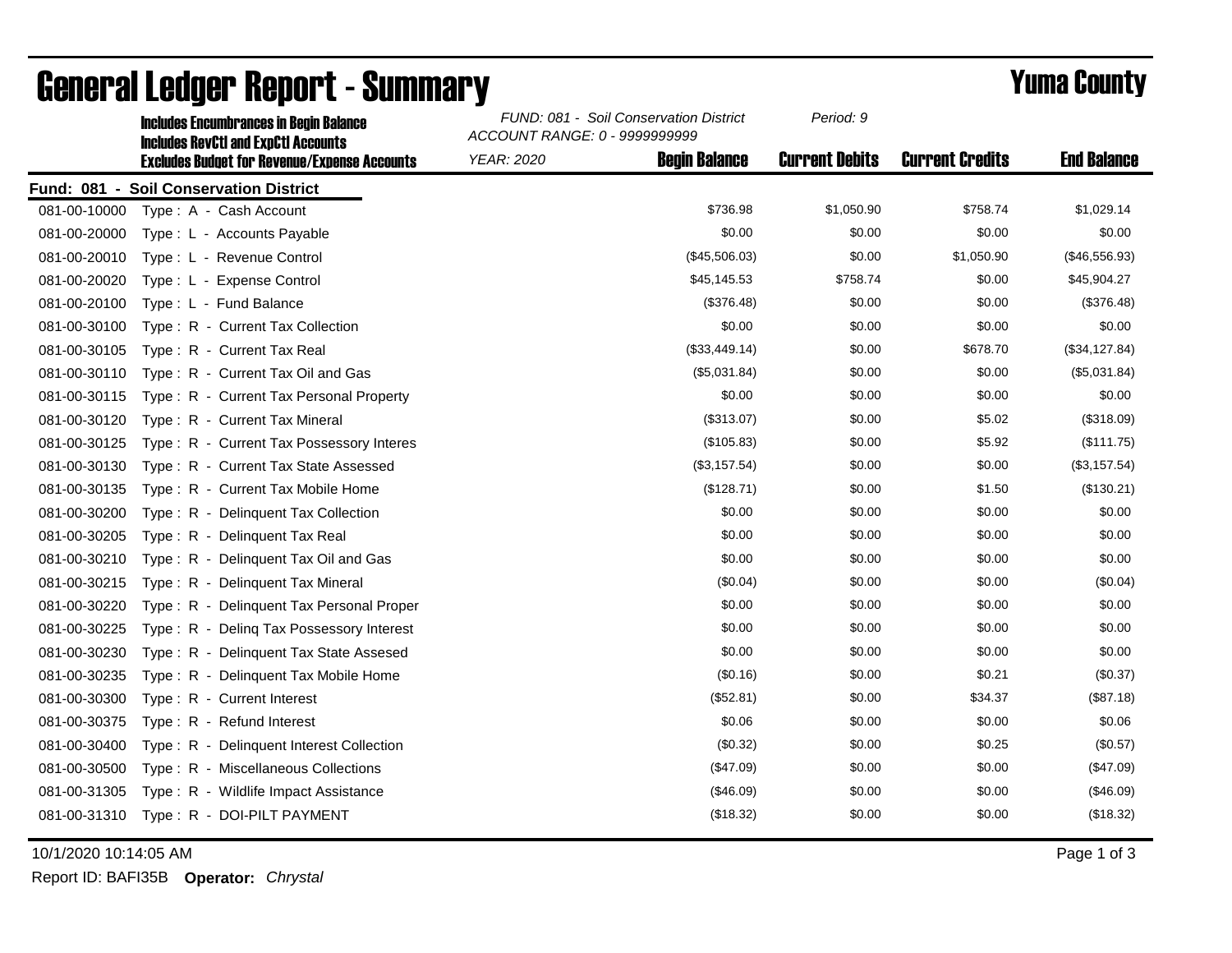|                  | <b>Includes Encumbrances in Begin Balance</b><br><b>Includes RevCtI and ExpCtI Accounts</b><br><b>Excludes Budget for Revenue/Expense Accounts</b> |                                         | -                                      | FUND: 081 - Soil Conservation District<br>ACCOUNT RANGE: 0 - 9999999999 |                      | Period: 9             |                                  |                    |
|------------------|----------------------------------------------------------------------------------------------------------------------------------------------------|-----------------------------------------|----------------------------------------|-------------------------------------------------------------------------|----------------------|-----------------------|----------------------------------|--------------------|
|                  |                                                                                                                                                    |                                         | <b>YEAR: 2020</b>                      |                                                                         | <b>Begin Balance</b> | <b>Current Debits</b> | <b>Current Credits</b>           | <b>End Balance</b> |
| <b>Fund: 081</b> |                                                                                                                                                    | - Soil Conservation District            |                                        |                                                                         |                      |                       |                                  |                    |
| 081-00-32100     |                                                                                                                                                    | Type: R - Transfers In                  |                                        |                                                                         | \$0.00               | \$0.00                | \$0.00                           | \$0.00             |
| 081-00-33000     |                                                                                                                                                    | Type: R - Auto Tax B Collection         |                                        |                                                                         | (\$2,286.15)         | \$0.00                | \$271.43                         | (\$2,557.58)       |
| 081-00-33100     |                                                                                                                                                    | Type: $R -$ Auto Tax A & F Collection   |                                        |                                                                         | (\$868.98)           | \$0.00                | \$53.50                          | (\$922.48)         |
| 081-00-49100     |                                                                                                                                                    | Type: X - Treasurer Fees                |                                        |                                                                         | \$1,267.67           | \$21.76               | \$0.00                           | \$1,289.43         |
| 081-00-49401     |                                                                                                                                                    | Type: X - Transfer Out                  |                                        |                                                                         | \$0.00               | \$0.00                | \$0.00                           | \$0.00             |
| 081-00-49500     |                                                                                                                                                    | Type: X - Checks Written / ACH Transfer |                                        |                                                                         | \$43,877,86          | \$736.98              | \$0.00                           | \$44,614.84        |
|                  |                                                                                                                                                    |                                         | Fund: 081 - Soil Conservation District | Totals:                                                                 | (\$360.50)           | \$2,568.38            | \$2,860.54                       | (\$652.66)         |
|                  |                                                                                                                                                    | <b>Total Fund Revenues:</b>             | \$1,050,90                             | <b>Total Fund Expenses:</b>                                             |                      | \$758.74              | <b>Net Revenue Over Expense:</b> | \$292.16           |

## General Ledger Report - Summary **Example 2018** Yuma County